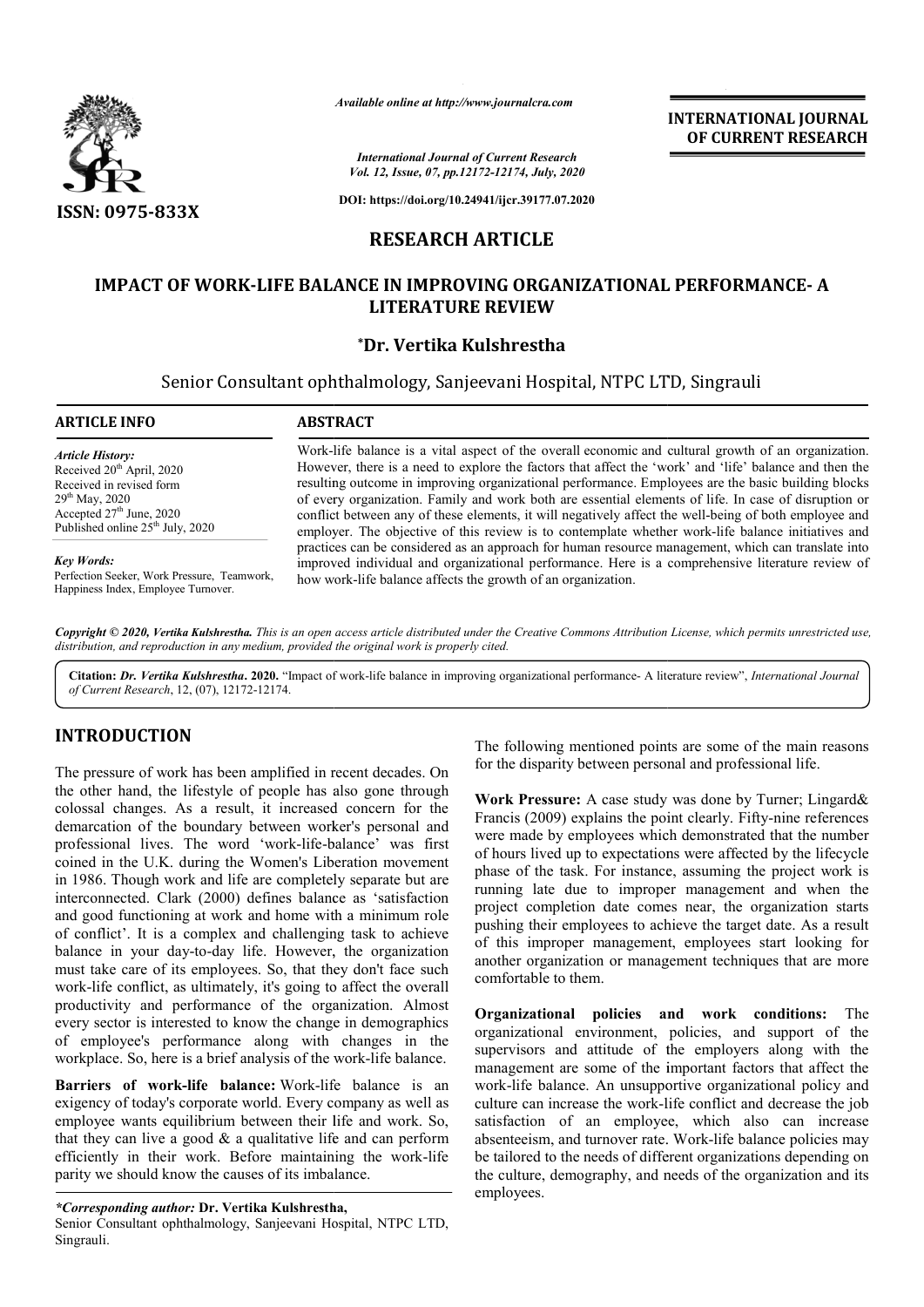**High Expectations:** Every individual desires to achieve a higher quality of life. Today's human is excessively concerned about the acquisition of wealth and material possessions. Moreover, there are never-ending expectations of family and society. It is good to strive for one's desire. But on the other hand, getting obsessed leads to an imbalance between work & life. In one of the studies, people aged 18 to 25 reported the highest rates of working on their vacation to keep up with their bosses' expectation. This report demonstrated how hard young employees try to get up to their bosses' expectations. However, it could innate agitation which may even lead to anxiety and depression, hence hindering their productivity.

**Perfection Seeker:** Striving for perfection is exemplary but making it obligatory everywhere can be baleful. People don't accept that life is never perfect. Putting efforts to complete work perfectly is good but that inordinate attitude for perfection everywhere and every time can be noxious. It leads to workholism, social anxiety, and clinical depression like chronic stress, etc. It affects both personal and professional life, causes an imbalance in work & life.

**Depression: An Ailment:** Depression is one of the most important reasons for losing productivity globally. An article published on the Harvard Medical School website talks about a study that looked at the financial impact of 25 chronic physical and mental health problems including obesity, depression, anxiety, arthritis, back and neck pain. Depression ranked as the most costly health conditions (including direct and indirect costs). In the US, an estimated 200 million workdays are lost due to depression each year. This is costing employers up to \$44 billion annually. Organizations, where employees can manage their work and personal life smoothly, have various advantages. Here are some of the advantages.

#### **Organizational outcome and benefits of work-life balance policies**

**Healthy and happy employees are always more productive:**  Happy and healthy employees are always more enthusiastic about their work. They are more accountable and efficient. There is an improved sense of commitment. This directly or indirectly affects productivity. The research shows that only 34% of the employees from the top 25 winning companies feel burnt out whereas 53% of the employees feel burnout from all the other companies. The happiness index of employees is directly proportional to the productivity of a company. Happy and satisfied employee reflects various changes in attitude. One such research was conducted to observe employees after their return from the vacation. They showed many positive changes in their attitudes. Mainly, willing engagement in the work of the office, better productivity of employees, and also increased 'we can do it' attitude.

**Better teamwork and communication:** Teamwork is essential for any organization to work smoothly. A flourishing organization is a combination of various departments and experts in various fields working together. For it, employees with better patience, listening skills, and a positive attitude are needed. Employees can fulfill this requirement only when there is a balance in the workplace and personal life.

**Reduces employee turnover and Recruitment Cost:**  Unhappy and unsatisfied employees seek opportunities out of their organization. They constantly approach companies with flexible working hours and more comfortable environments. For turning unhappy employees into a happy one, the work-life balance plays an essential role. One of the studies shows that 56 percent of employees don't consider job opportunities outside of their organization because they are getting more PTO (Paid Time Off) in their organizations. Hence, a company promoting proper work-life balance finds it easy to reduce employee turnover and saves the recruitment cost.

**Reduces medical bills:** Overburdened and overwhelmed employees are unhealthy both mentally and physically. Such employees will obviously take more leaves. Research shows that stressed employees spend 46 percent more on healthrelated expenses than unstressed employees. And again, money is the biggest stressor for the employees. This continuous cycle of imbalance goes on. On the other hand, a healthy employee proves to be an add-on to the organization through his positivity and active attitude.

**Improved business reputation:** Organizations with prominent work-life balance are always more attractive for the employees. Such organizations don't need to expand on searching for better employees as explained in the point (3) heading. Moreover, high-caliber talented people approach them. For example, everybody wants to work with companies like Google, Microsoft, and Facebook.

## **Strategies and policies of work-life balance**

**Create a Healthy Environment:** Organizations or companies must provide a healthy, positive working environment to their employees. This will help them to work comfortably and efficiently. Employees never feel overburdened or exhausted in a healthy environment. The following are a few basic things to create a healthy environment in an office.

**Maintaining good relations:** Employers are recommended to maintain a good and healthy relationship with their employees. The bond between employees and employer acts as an emotional booster or results in an emotional boost.

**Appreciate their good work:** Appreciation is the most basic and common thing that employees expect from their seniors. Organizations can give performance recompenses to employees which can encourage them.

**The team as their second family:** Team of talented, hardworking, employees that share a strong bond is more effective and efficient. This bonding helps to create a homely environment.

**Providing possible facilities:** Employees work more effectively when felicitated well. Companies like Nevro, Costco, Starbucks, and Facebook are known for their prominent work-life balance. They provide various facilities for their workers. Such practices may include

- Flexible hour's arrangement e.g. job-sharing, flexi-time, and part-time working
- Flexible leave arrangements
- Breaks, sabbaticals, and parental leave
- Possibility of teleworking
- Availability of information on possibilities
- Emergency childcare